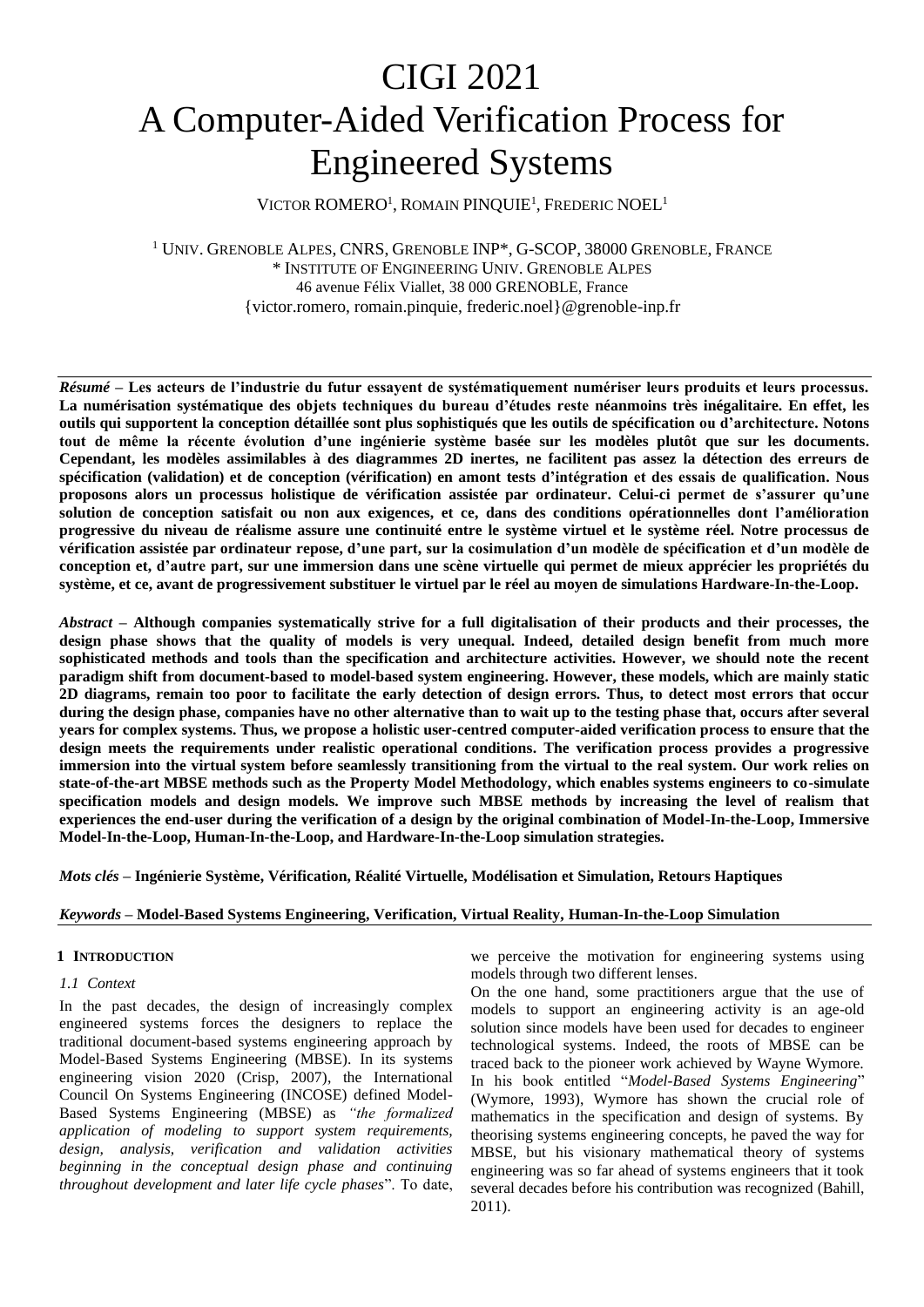On the other hand, the model-based approach is in the limelight today because there is another community of engineers who see MBSE as the salvation of systems engineering. The intellectual Renaissance of MBSE results from academic researchers and industrialists who have worked out a set of theoretical and methodological concepts related to systems engineering, a branch that originally was more an irrational practice rather than a rigorous method [Suh 96].

MBSE rests on a four-activity process: specification, validation, design, and verification (INCOSE, 2015, sec. 9.2.1). Our study focuses on the verification activity. It is important not to confuse verification that intends to ensure that the "product is built right" and validation that intends to ensure that the "right product is built" (INCOSE, 2015).

According to the INCOSE, there exists four verification techniques: inspection, demonstration, testing, and analysis. Here we concentrate on the analysis.

*"Analysis – This technique is based on analytical evidence obtained without any intervention on the submitted element, using mathematical or probabilistic calculation, logical reasoning (including the theory of predicates), modelling, and/or simulation under defined conditions to show theoretical compliance. Mainly used where testing to realistic conditions cannot be achieved or is not cost-effective."*

The recent development of cutting-edge computational capabilities has opened new vistas for the analytical verification of design solutions (Hoppe, Engel, & Shachar, 2007). Carried out early in the design process, analytical verification using executable models enables companies to drastically reduce costs and time-to-market while improving quality (Becquet et al., 2018; Fabre, Micouin, Gaurel, & Pandolfi, 2020).

Nevertheless, when we observe the verification activity in the industry, we notice that there are several – more or less advanced – practices including, but not limited to, the sharing of 2D captures of models, dynamic co-simulation of specification and design models, immersive 3D design reviews, hardware-in-the-loop simulation, physical testing, etc., but there is no holistic computer-aided verification process that aims at logically articulating them.

# *1.2 Problem(s)*

Document-Based System Engineering (DBSE) is limited for the design of complex engineered systems. Indeed, the content of documents is difficult to maintain, synchronise, and access (INCOSE, 2015). When looking for design errors during the verification activity, engineers do not have other alternatives than to get together for a pragmatic design review where they share screenshots of their models (SysML, CAD, physicsbased simulation, testing reports, etc.) supporting a relatively subjective argumentation process that aims at justifying the satisfaction of requirements stored in a large and ambiguous document-based specification.

To make the verification activity more objective, recent MBSE methods propose to verify whether the design meets the requirements by the co-simulation of design models and specification models (Becquet et al., 2018). Requirements are not natural language statements but logical assertions that monitor the state of design variables in near real-time. Although these new MBSE methods and tools are essentials for the early detection of design errors, the lack of visualisation

and interactions of MBSE virtual environments do not enable stakeholders to experience the virtual system in realistic conditions [\(Figure 1\)](#page-1-0).



<span id="page-1-0"></span>**Figure 1: Visualisation virtual cockpit in the MathWorks suite (Fabre et al., 2020)**

There are numerous ways to experience a virtual system in realistic conditions, but there is no integrated and continuous verification strategy. For instance, to increase the appreciation of structural properties, we can immerse stakeholders in an immersive environment using Virtual Reality (VR) (Han & Black, 2011). However, the isolation of the specification and the design also leads to a subjective design review. Indeed, designers look for potential design errors in immersion without a reliable strategy since requirements are stored in external ambiguous documents. Regarding the behavioural properties of a system, we can replace models of sub-systems by real components and carry out Hardware-In-the-Loop simulations to get rid of some modelling assumptions and therefore be more realistic (Sarhadi & Yousefpour, 2015), but the specifications remain isolated from the design too.

# *1.3 Proposal*

To connect the dots, we propose a holistic computer-aided verification process for continuously verifying that the design satisfies to the requirements with objective evidence in realistic conditions. Our computer-aided verification process is also a continuous model-centric integration strategy from the specification phase to the first prototype.

This process relies on the use of virtual reality to visualise and interact with the simulation, to improve the quality of the visualisation and add natural interactions with the simulated system adding then operational randomness.

# **2 LITERATURE REVIEW**

In this section, we start with a fundamental definition of the verification activity and briefly introduce model- and simulation-based systems engineering methods that will serve as a starting point for our research study.

# *2.1 Verification*

According to the main systems engineering standards: "*The purpose of the verification process is to provide objective evidence that a system or a system element fulfils its specified requirements and characteristics*" (ISO/IEC/IEEE 15288, [6.4.9.1]) (INCOSE, 2015).

Except for analysis, all the verification types require a physical prototype. Building a physical prototype is excessively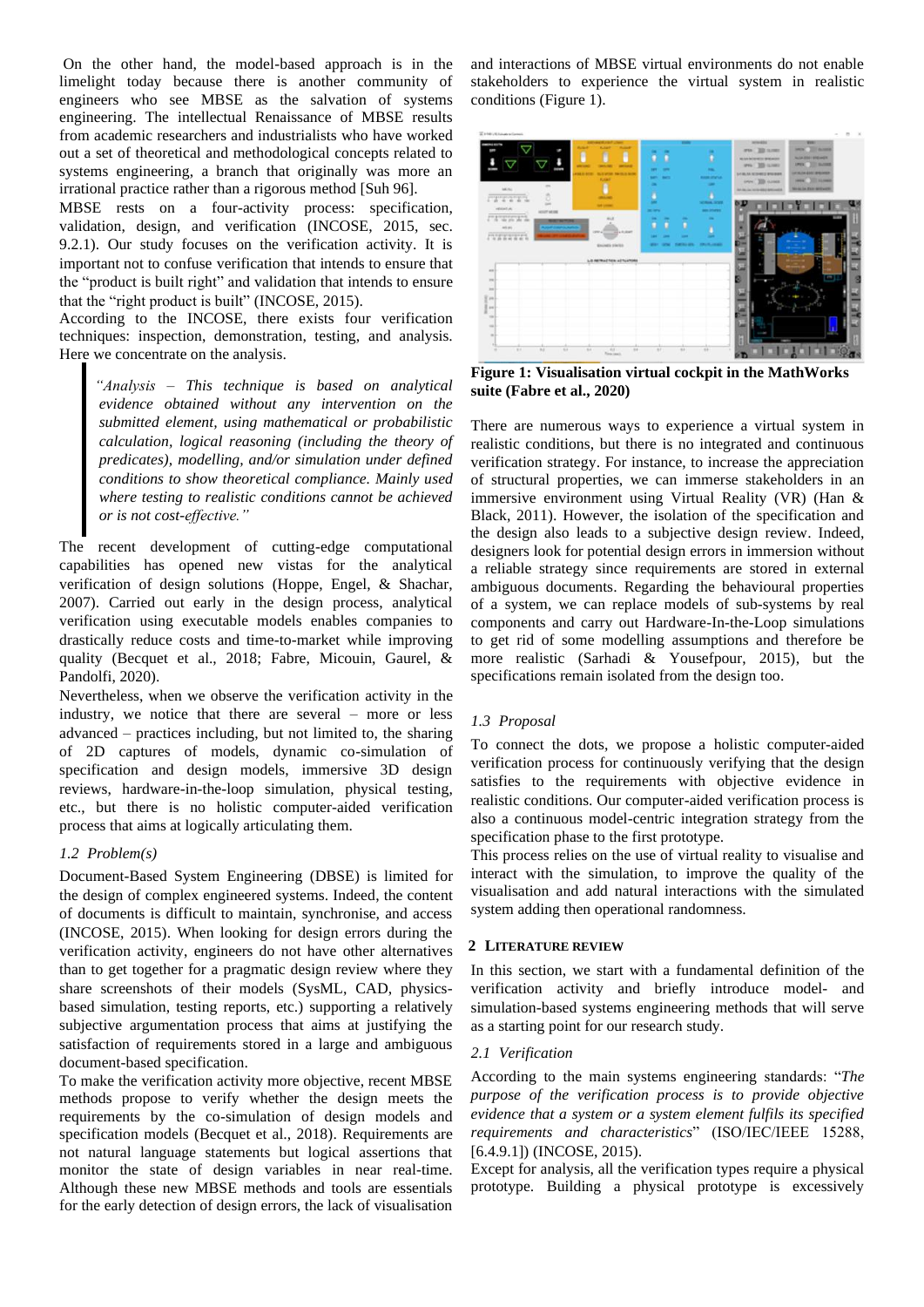expensive for complex systems. To pass by this issue, the MBSE approach emerged in the past decades.

The starting point of the verification activity is the formalisation of the requirements, to allow an objective comparison between the actual system and what is expected. For this purpose, standardised graphical annotations such as SysML (Karban, Hauber, & Weilkiens, 2015; OMG, 2017) and Capella (Roques, 2016) help to develop and manage the requirements but do not natively provide any formal validation and verification capabilities. However, the next section will discuss recent studies that focus on the use of simulation software to formally model computable requirements that fulfil a monitoring function. Tight integration of specification models and design models in a co-simulation environment helps to identify design errors early on.

## *2.2 Model- and Simulation-Based Verification*

Engineers use modelling and simulation technologies for verifying complex engineered systems in a very subjective way. Indeed, as Suh (Suh, 2001) reports "*Often designers find that the precise description of "what we want to achieve" is a difficult task. Many designers deliberately leave them implicit rather than explicit and then, start working on design solutions even before they have clearly defined their design goals. They measure their success by comparing their design with the implicit design goals they had in mind. They spend a great deal of time to improve and iterate the design until the design solution and "what they had in mind" converge, which is a time-consuming process at best.*" (Suh, 2001). Today, the most common verification approach consists in modelling and simulating the properties of the system and organising design reviews to approve or reject a design candidate based on the results of the simulations without a rigorous definition of the requirements and their integration with design solutions.

To satisfy Suh's recommendation "*To be efficient and to generate the design that meets the perceived needs, we must specifically state the design goals in terms of "what we want to achieve" and begin the design process."* (Suh, 2001)*,* recent MBSE methods and tools propose formal specification and verification activities. For instance, Micouin proposed the Property Model Methodology (PMM) (Micouin, 2013). PMM was successfully applied to an academic case study using Modelica (Pinquie et al., 2016) before to be evaluated on an operational Airbus Helicopter program (Becquet et al., 2018; Fabre et al., 2020). The PMM process is based on formally defined requirements using the concept of Property-Based Requirements (PBR) (Micouin, 2010). After the specification, validation, and design activities comes the verification thanks to the co-simulation of design models and specification models. Alternatives to PMM exist with the support of different simulation languages such as Modelica (Lena Buffoni, 2016; Nguyen, 2014; Otter et al., 2015), and the MathWorks suite (Nilsson, 2014).



**Figure 2: With the Property Model Methodology, the model- and simulation-based verification activity requires: the top-down modelling of (1) the system specification model (block in red), (2) the system design model (block in blue), (3) the sub-systems specification models (blocks in red within the design model), (4) the sub-systems' design models (block in blue within the design model), (5) the operating scenarios that stimulates the specification and design models (block in green).**

The limits of these model- and simulation-based verification approaches pointed out during the introduction are the weak visualisation and interaction capabilities of the physics-based simulation tools that support the method and which lead to a low level of realism for the end-user experience.

# *2.3 Virtual Reality-Based Verification*

Virtual Reality technologies give to the end-user a much more realistic visualisation and interactions. Industries use these technologies for various applications including the verification activity (Berg & Vance, 2017; PWC, 2015), but the experience is limited to the inspection-like verification. Indeed, the immersive environments increase the end-user experience when analysing structural properties, but they hardly integrate a physics-based simulation for emulating the behavioural properties and do not integrate formal specification models. Therefore, the design remains separated from the specification.

The literature review shows that there are various methods and tools for verifying designs early on. However, there is no holistic computer-aided verification process that logically integrates advanced practices.



# **3 A HOLISTIC COMPUTER-AIDED VERIFICATION PROCESS**

<span id="page-2-0"></span>**Figure 3: Inverted Pendulum**

To illustrate our computer-aided verification process, we will use an inverted pendulum [\(Figure 3\)](#page-2-0), a system that is not complex but sufficiently rich to illustrate our proposal as it contains five multi-engineering subsystems [\(Figure 4\)](#page-3-0).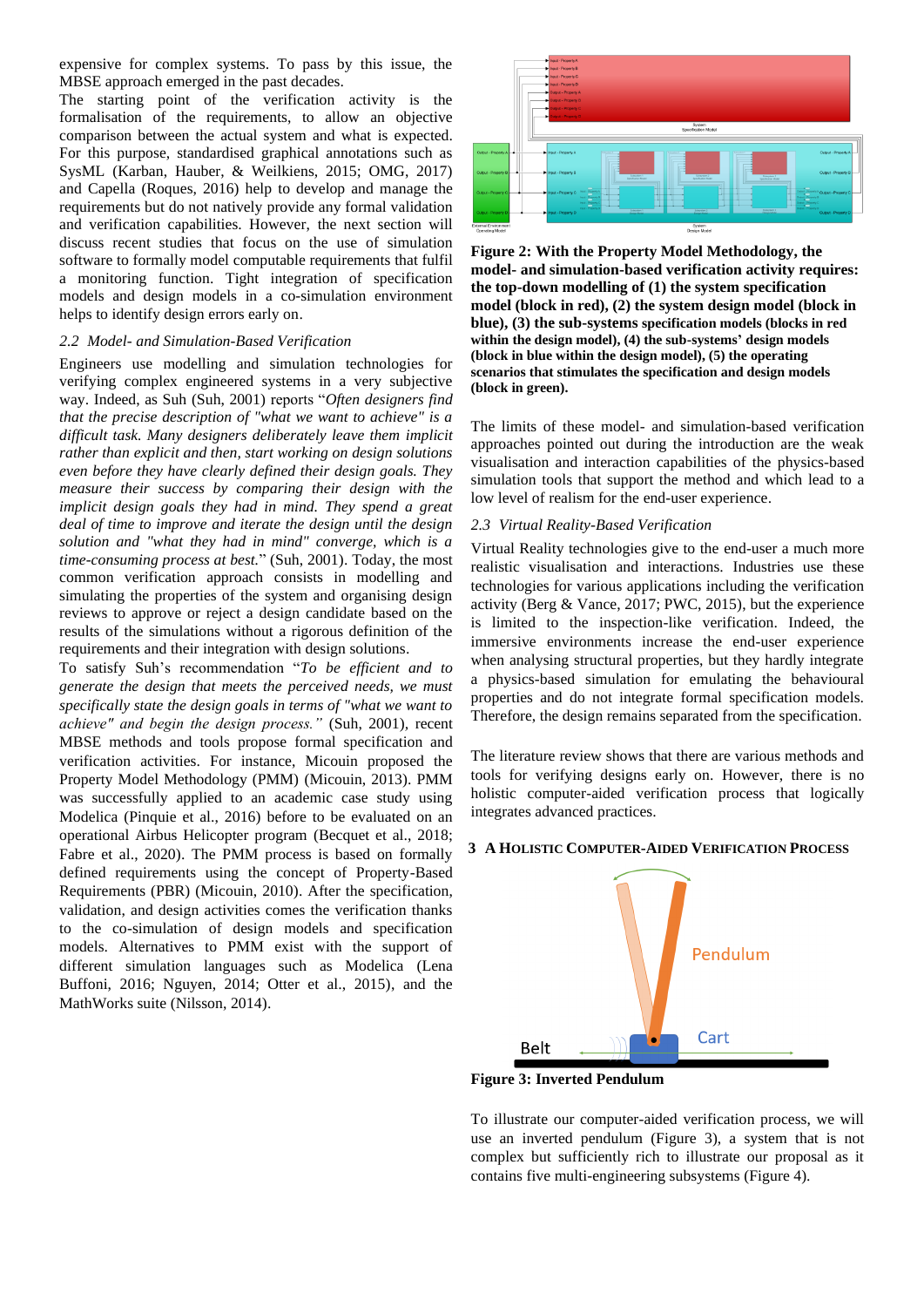

<span id="page-3-0"></span>

We assume that an efficient computer-aided verification process [\(Figure 5\)](#page-3-1), which provides increasing analytical evidence in realistic conditions, starts with a state-of-the-art analytical verification activity: the co-simulation of design models with specification models – **Model-In-the-Loop Verification**.

The second activity of the computer-aided verification process consists of immersing the end-user in a virtual world to improve his experience in terms of visualisation – **Immersive Model-In-the-Loop Verification**.

Always with the desire to improve the degree of realism, especially the interactions with the virtual world, the third activity integrates the human to realistically stimulate the models in near real-time. – **Immersive Model- and Human-In-the-Loop Verification**.

The fourth activity removes modelling assumptions by a continuous substitution of virtual building blocks from the design model by real ones up to the first real prototype of the system - **Immersive Model-, Human- and Hardware-In-the-Loop Verification**.



<span id="page-3-1"></span>**Figure 5: A continuous and holistic computer-aided verification process from virtuality to reality**

# *3.1 Model-In-The-Loop Verification*

# 3.1.1 Definition

We start from the state-of-the-art MBSE methods by using the Property Model Methodology (Micouin, 2013) for its Model-In-the-Loop verification strategy implemented with the MathWorks suite (Becquet et al., 2018; Fabre et al., 2020). Model-In-the-Loop verification consists of the co-simulation of a formal specification model and a discrete and/or continuous design model. The specification model monitors the design models [\(Figure 6\)](#page-3-2).



<span id="page-3-2"></span>**Figure 6: The specification model (in red) monitors the design model (in blue for the system and in green for the sub-systems)**

### 3.1.2 Implementation

The quality of the implementation depends on the capabilities of software that supports the PMM method. We use the MathWorks suite to co-simulate our specification models and our design models because our past experiences demonstrated that its maturity outperforms existing alternatives such as Modelica-based solutions. As an example, [Figure 7](#page-3-3) shows a specification model (in orange) containing a formal requirement. The inputs of the specification model correspond to the external stimulus  $-$  i.e. the force applied to the pendulum  $-$  and the intended effect  $-$  i.e. the angular position of the pendulum. The specification, which is simplified to a single requirement here, makes sure that the design behaves as expected under specific conditions, that is, the pendulum remains in equilibrium if the magnitude of the force acting on the pendulum belongs to the specified interval. Here we assume that the equilibrium state corresponds to an angular position between -0,5 and 0,5 radian. [Figure 7](#page-3-3) show that the specification of the system is derived into sub-systems specifications by satisfying the prime contractor theorem which makes sure that sub-systems requirements are equally or more constraining than the systems requirements.



<span id="page-3-3"></span>**Figure 7: Representation of the Model-In-The-Loop verification in the MathWorks suite.**

# 3.1.3 Limits

The modelling scheme of Model-In-the-Loop verification is limited to predefined operational scenarios, whereas a sound verification requires to extensively stimulate the system. There is therefore a need to define numerous and heterogeneous operational scenarios to make sure the design meets the requirements. The definition of operational scenarios is limited to the nominal and well-known critical scenarios while messing potential unintended situations. Furthermore, the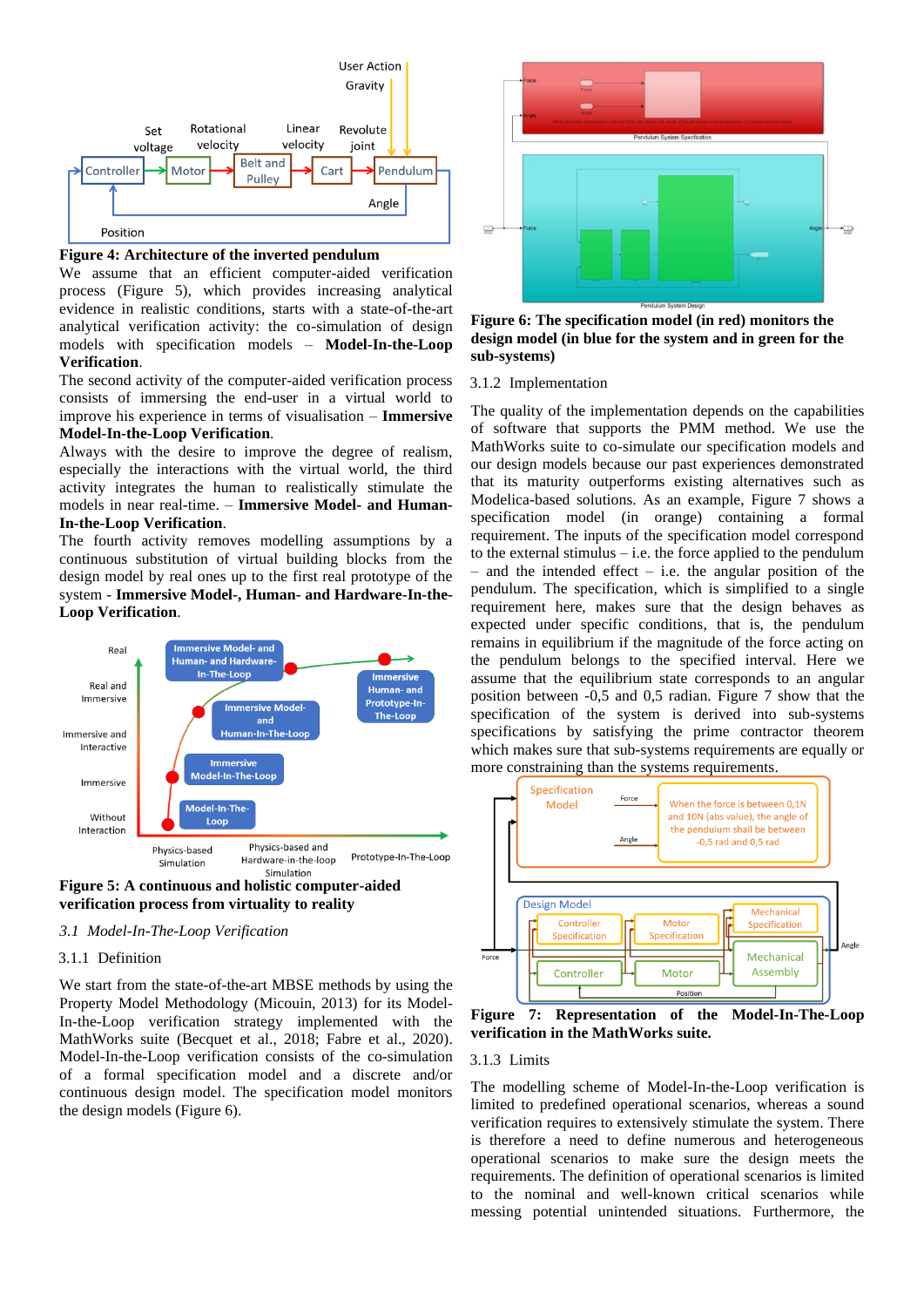visuals are graphs, tables, or 2/3D animations, whereas simulation outputs require an intuitive visualisation thanks to immersive visualisation techniques such as virtual reality (Han & Black, 2011; Pausch, Proffitt, & Williams, 1997) such as virtual reality (McIntire & Liggett, 2014; Ware & Mitchell, 2008). By integrating virtual reality into PMM, the level of realism would be higher because of the improvement of many visualisation performance criteria, including but not limited to stereoscopy, field of view, display size and resolution, frames per second (Bowman & McMahan, 2007).

## *3.2 Immersive Model-In-The-Loop Verification*

# 3.2.1 Definition

We expect to improve the Model-in-the-Loop verification with visual immersion. Thus, to perform a much more intuitive visualisation of the system properties, we conserve the cosimulation of specification models and design models, but we replace the native visualisation capabilities of the MathWorks suite by an immersive environment giving birth to the Immersive Model-in-the-Loop verification strategy [\(Figure 8\)](#page-4-0).



**Figure 8: User view of the inverted pendulum in a virtual environment and the requirements on a pad.**

<span id="page-4-0"></span>3.2.2 Implementation in the use case

Immersive Model-in-the-Loop verification requires a VR engine to communicate with the Model-In-the-Loop simulation. This interconnection uses UDP network communication because there is no verification from the server of the data received by the client leading to faster data exchanges. The VR visualisation module was developed within the Unity3D framework (Unity Technologies, 2020). We use the Simulink block SendUDP to send the position of the cart and the rotation of the pendulum around the cart axis to another computer in which Unity3D is running [\(Figure 9\)](#page-4-1).



<span id="page-4-1"></span>**Figure 9: Immersive Model-In-The-Loop verification**

In this second software, to animate the system in the virtual environment created in the Unity3D graphic window, we can open the appropriate ports and read the received data thanks to

C# scripts. Regarding the visual metaphors for the specification model, we use a pad that the user activates and deactivates using a key of the left-hand remote controller. This pad contains a representation of the system architecture with the system at the top and the sub-systems at the bottom [\(Figure](#page-4-2)  [10\)](#page-4-2). Each system-of-interest contains a textual representation of the requirements contained in its specification model. The virtual lamp that stands next to each requirement turns green when the requirements are tested and satisfied, red when the requirements are tested and unsatisfied, and remains grey when it is untested.



<span id="page-4-2"></span>**Figure 10: User view of interaction with the pendulum (highlighted when touching with the user's virtual hand)**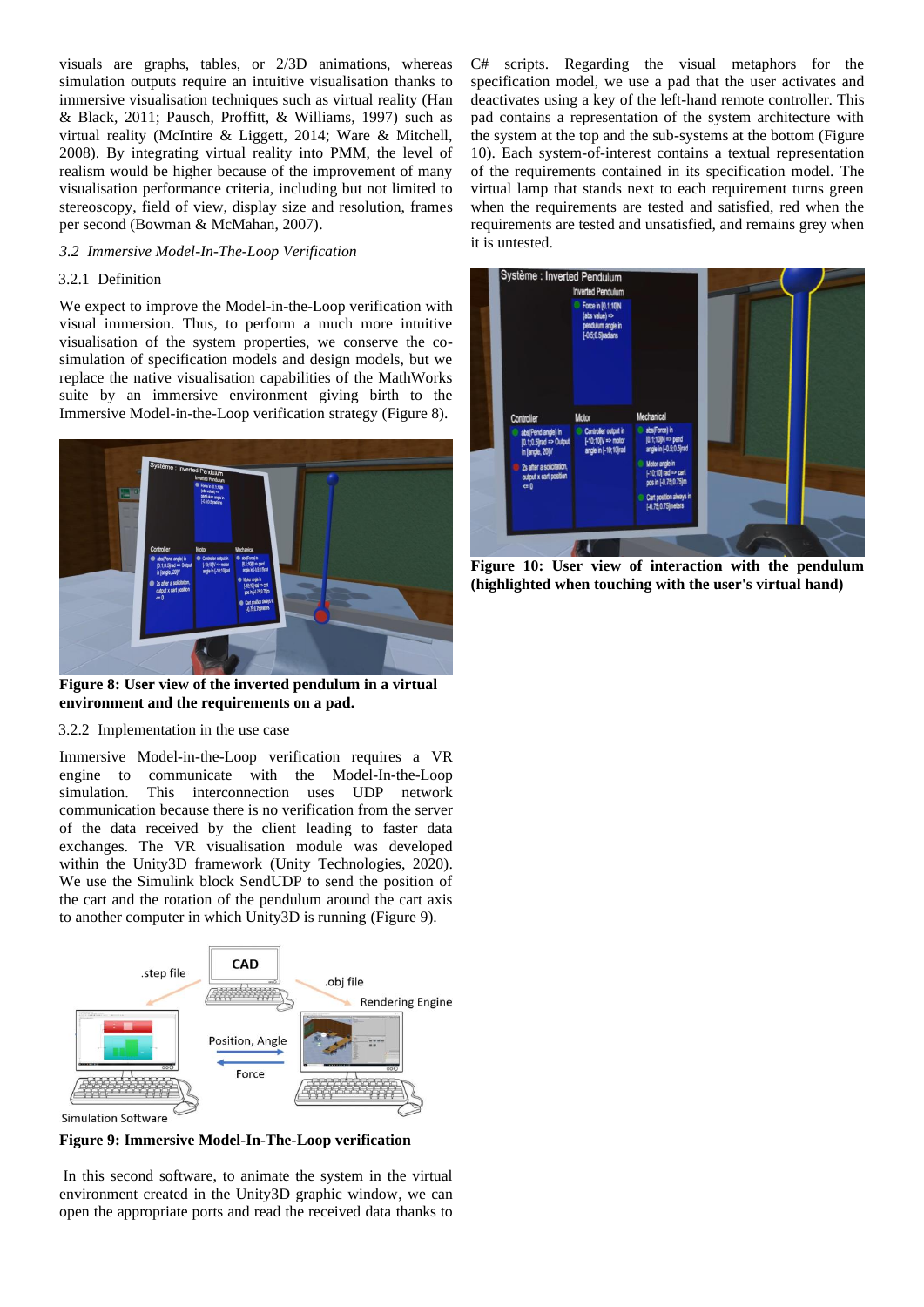# 3.2.3 Limits

Immersive Model-in-the-Loop improves the visual appreciation of the structural and behavioural properties. However, we still have a lack of realism in the interactions provided by this simulation. Indeed, the user cannot directly interact with the system limiting the virtual experience to planned (models or recordings embedded in the behavioural model) operational scenarios without unintended events.

### *3.3 Immersive Model- and Human-In-The-Loop Verification*

## 3.3.1 Definition

In the last section, we improved the realism during the verification activity, but VR must not be restricted to 3D visual perception as it offers advanced interactive capabilities. The integration of Human-In-the-Loop simulation into the Immersive Model-In-the-Loop Verification aims at providing the end-user with the opportunity to naturally operate the system. We name this new verification strategy Immersive Model- and Human-In-the-Loop verification [\(Figure 10,](#page-4-2)  [Figure 11](#page-5-0) and [Figure 12\)](#page-5-1).



**Figure 11: Example of an Immersive Model- and Human in the loop verification**

## <span id="page-5-0"></span>3.3.2 Implementation in the use case

To achieve an Immersive Model- and Human-In-the-Loop verification, we need changes in the simulation and visualisation software. The simulation will have a new input standing for the end-user stimulus. We can use the same communication protocol than for the visualisation but in the other direction: the VR software sends the interaction data to the physics-based simulation through the communication network using a UDP protocol and the simulation software receives it and uses it as an input of the system. These interactions are captured by the remote controllers provided with the HMD HTC Vive. We also use a haptic arm, the Virtuose 6D 35-45, which captures the position of the hand and gives force feedback when the user touches the virtual pendulum. When providing significant force feedback, the user develops a certain apprehensiveness, not to say fear, to touch the pendulum again leading to an increase of the level of presence, that is, the sense of "being in" the scene and the user starts behaving as he was experiencing the system in the real world.



<span id="page-5-1"></span>**Figure 12: Immersive Model- and Human-In-The-Loop verification including haptic feedbacks**

## 3.3.3 Limits

The natural interaction with realistic behaviour and structural properties improves the early verification activity. However, as the system is fully virtual, modelling assumptions may lead to unintended events.

*3.1 Immersive Model-, Human-, and Hardware In-The-Loop Verification*

# 3.1.1 Definition

Immersive Model, Human- and Hardware-In-the-Loop Verification consists of substituting virtual building blocks from the design model by real ones up to the first real prototype instrumented with sensors that feed the system specification model. The simulation of the system under design embedding real components enable designers to get rid of modelling assumptions leading to potential design errors.

## 3.1.2 Implementation in the use case



<span id="page-5-2"></span>**Figure 13: Immersive Hardware- and Human- and Model-In-The-Loop verification**

In our case study, we can start replacing the design model of "Controller" sub-system [\(Figure 4\)](#page-3-0) by the Arduino Uno card [\(Figure 13\)](#page-5-2). With this strategy, we can proceed to a step-bystep verification of the real components before integrating them together up to the verification of the full prototype instrumented with sensors [\(Figure 14\)](#page-6-0).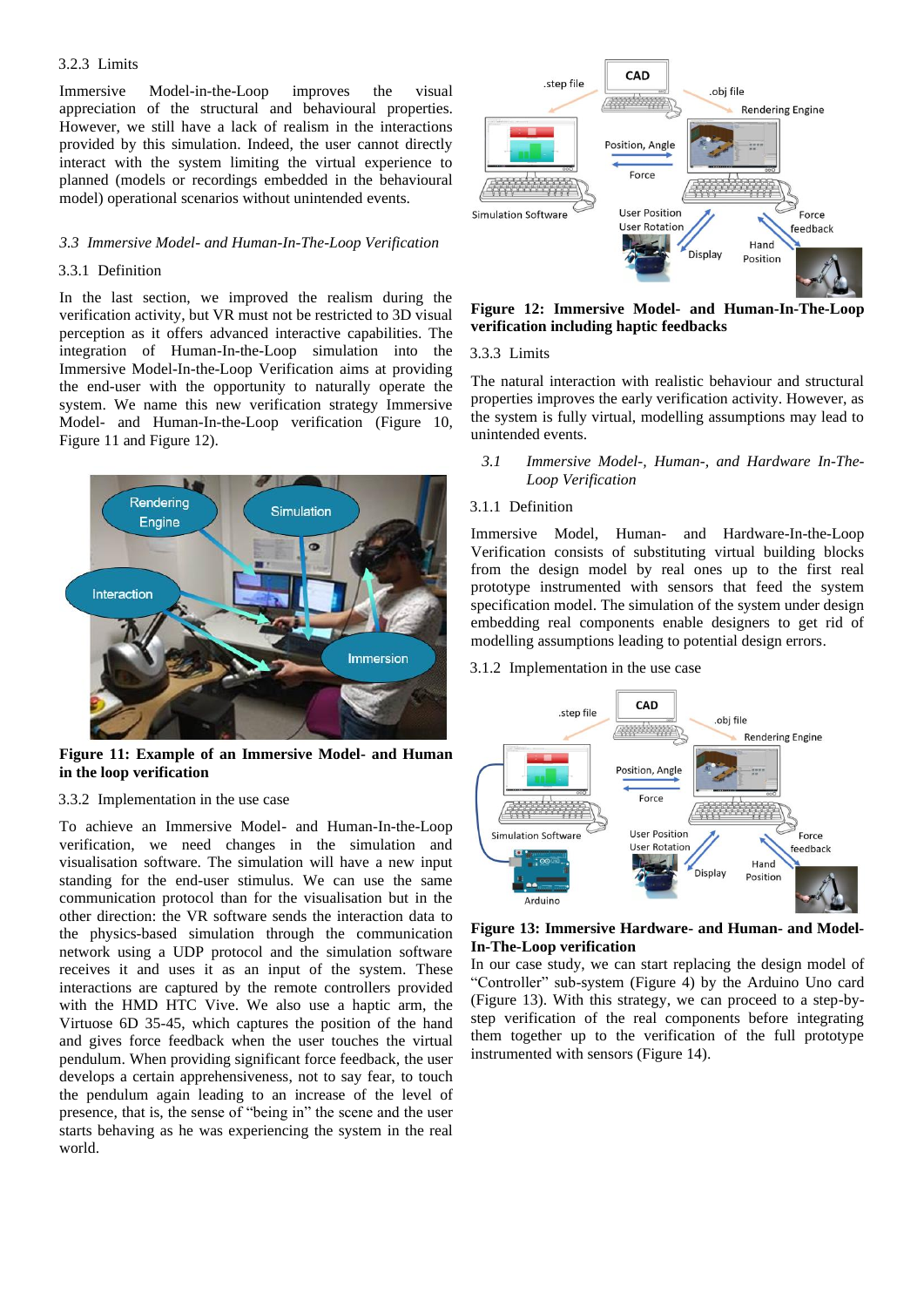

**Figure 14: Verification of the first functional prototype with the system specification model in the loop**

# <span id="page-6-0"></span>**4 CONCLUSION**

Model-based requirements and systems engineering, virtual reality, physics-based simulation, and hardware-in-the-loop simulations are key technologies for the early verification of engineered systems. However, there was a need for continuous integration of these technologies into a holistic computer-aided verification process for verifying engineered systems in realistic conditions.

We demonstrated that it is possible and relevant to integrate VR technologies with an MBSE method to recreate realistic operational conditions while keeping the added-value of the co-simulation of specification models and design models. Also, by progressively substituting the virtual building blocks by real ones, the designer can be confident that the structural and behavioural properties of the first prototype will satisfy the requirements.



<span id="page-6-1"></span>**Figure 15: An attempt to conceptually define the uncanny valley of immersive verification**

As future works, we plan to develop a reporting dashboard in Unity 3D containing indicators related to the verification activity. We will also test the proposed computer-aided verification process in an industrial context. Moreover, analytical verifications strategies strive to integrate numerous technologies and develop immersive virtual environments to experience more and more realistic conditions. Nevertheless, we hardly know: how much realism is enough to verify a design? We may therefore carry out new research studies to derive sound and parsimonious recommendations that would help companies to reach the right level of realism according to the verification goals and the available resources.

To provide more objective criteria, we may borrow the phenomenon of the uncanny valley suggested by the researches applied to humanoids (Mathur & Reichling, 2016). The uncanny valley translates the unexpectedly negative dislike reactions provoked by imperfect human-likeness in human robots (Mori, 1970). By analogy, we may assume that more sensorial feedback does not systematically increase the level of realism. For example, studies show that is the case for haptics feedback (Berger, Gonzalez-Franco, Ofek, & Hinckley, 2018). We may therefore assume that, at a certain point, more realism does not automatically increase the efficiency in the verification process. [Figure 15](#page-6-1) illustrate a new research hypothesis stating that this phenomenon may exist in our virtual environment for systems verification. Therefore, as future work, we can try to demonstrate the existence or not of the uncanny valley phenomenon in the virtual phases of our computer-aided verification process to finally be able to characterise the "right need" of the user, that is, the perfect balance between the time and cost spent for developing a realistic virtual environment and its efficiency in terms of verification (e.g. the number of design errors identified).

# **5 REFERENCES**

- Bahill, T. (2011). In Memoriam A. Wayne Wymore. *INSIGHT*, *14*(2), 57–61.
- https://doi.org/10.1002/inst.201114257 Becquet, R., Micouin, P., Fabre, L., Guérin, F., Paper, P., &
- Razafimahefa, T. (2018). Property Model Methodology: A Landing Gear Operational Use Case. *INCOSE International Symposium*, *28*(1), 321–336. https://doi.org/10.1002/j.2334-5837.2018.00484.x
- Berg, L. P., & Vance, J. M. (2017). Industry use of virtual reality in product design and manufacturing: a survey. *Virtual Reality*, *21*(1). https://doi.org/10.1007/s10055- 016-0293-9
- Berger, C. C., Gonzalez-Franco, M., Ofek, E., & Hinckley, K. (2018). The uncanny valley of haptics. *Science Robotics*, *3*(17), eaar7010. https://doi.org/10.1126/scirobotics.aar7010
- Bowman, D. A., & McMahan, R. P. (2007). Virtual reality: How much immersion is enough? *Computer*, *40*(7), 36– 43. https://doi.org/10.1109/MC.2007.257
- Crisp, H. (2007). INCOSE systems engineering vision 2020. Retrieved from https://scholar.google.com/scholar?q=INCOSE%2C Systems Engineering Vision 2020%2C INCOSE-TP-2004 %28September 2007%29
- Fabre, L., Micouin, P., Gaurel, C., & Pandolfi, P. (2020). Advances in Property Model Methodology ( PMM ® ).
- Han, I., & Black, J. B. (2011). Incorporating haptic feedback in simulation for learning physics. *Computers and Education*, *57*(4), 2281–2290. https://doi.org/10.1016/j.compedu.2011.06.012
- Hoppe, M., Engel, A., & Shachar, S. (2007). SysTest: Improving the verification, validation, and testing process— Assessing six industrial pilot projects. *Systems Engineering*, *10*(4), 323–347. https://doi.org/10.1002/sys.20082
- INCOSE. (2015). *Systems engineering handbook A guide for system life cycle processes and activities*.
- Karban, R., Hauber, R., & Weilkiens, T. (2015). MBSE in Telescope Modeling. *INSIGHT*, *12*(4), 24–31.